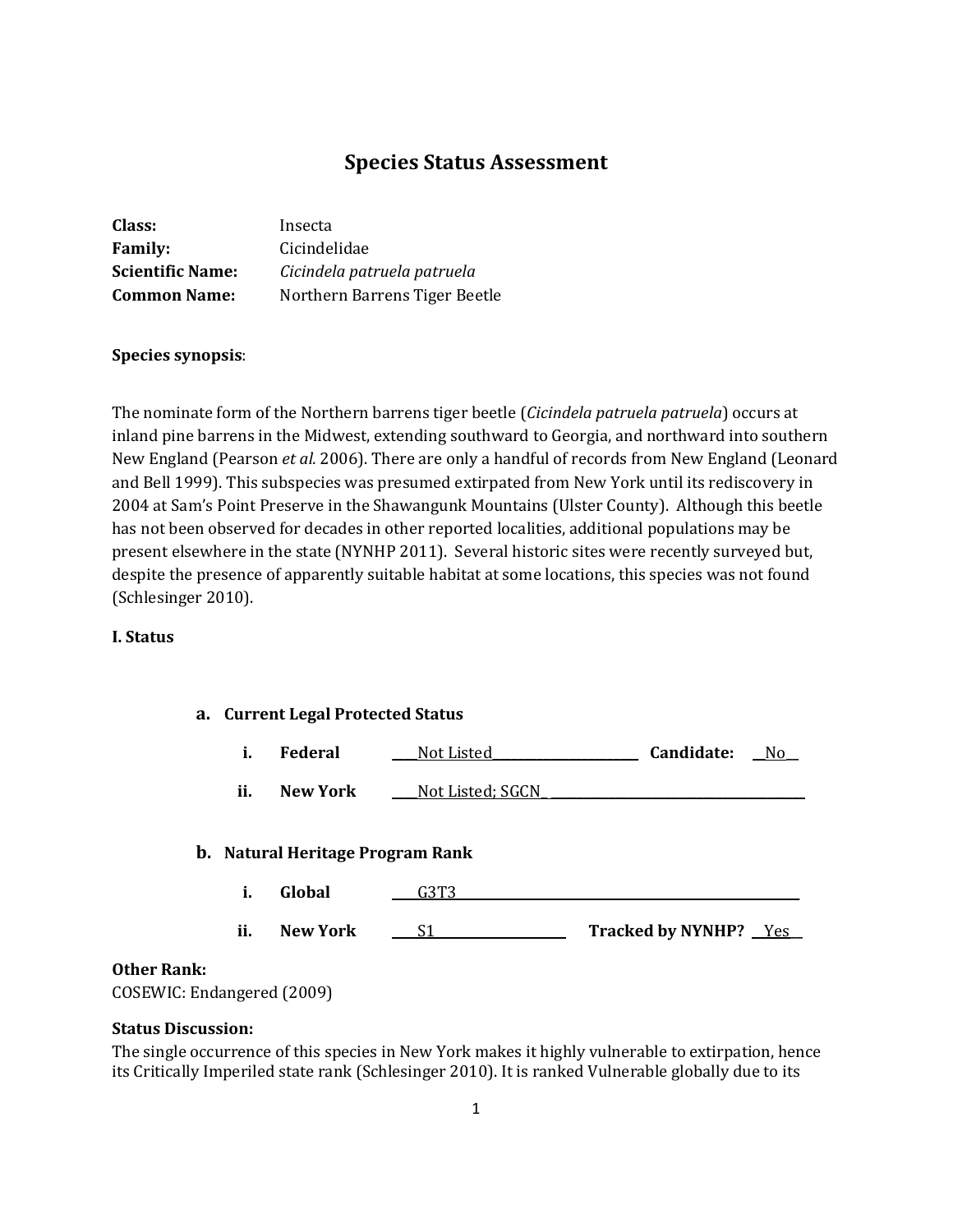limited, and sometimes ephemeral habitat type and existence in small populations (NatureServe 2013).

### **II. Abundance and Distribution Trends**

### **a. North America**

**i. Abundance**

| $\underline{X}$ declining _____ increasing         | stable | unknown |
|----------------------------------------------------|--------|---------|
| ii. Distribution:                                  |        |         |
| $X$ declining increasing<br>Time frame considered: | stable | unknown |
| Moderate decline                                   |        |         |

- **b. Regional**
	- **i. Abundance \_\_X\_\_\_ declining \_\_\_\_\_increasing \_\_\_\_\_stable \_\_\_\_\_unknown ii. Distribution: \_\_X\_\_\_ declining \_\_\_\_\_increasing \_\_\_\_\_stable \_\_\_\_\_unknown Regional Unit Considered:\_\_\_\_\_\_\_\_\_\_\_\_\_**Northeast**\_\_\_\_\_\_\_\_\_\_\_\_\_\_\_\_\_\_\_\_\_\_\_\_\_\_\_\_\_\_\_\_**

**Time Frame Considered: with the constant of the constant of the constant of the constant of the constant of the constant of the constant of the constant of the constant of the constant of the constant of the constant of** 

Moderate decline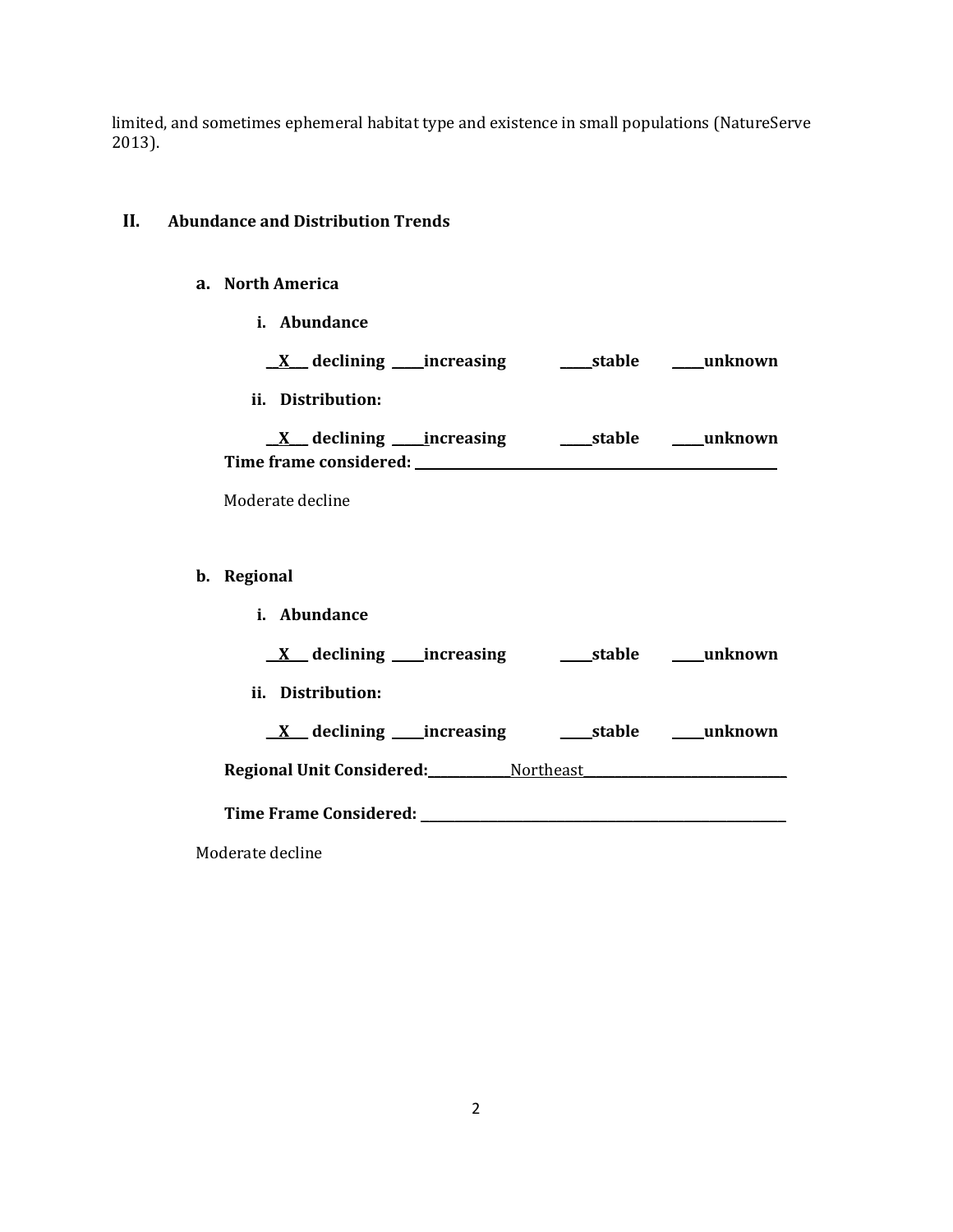**c. Adjacent States and Provinces**

| <b>CONNECTICUT</b> |                                     |  |
|--------------------|-------------------------------------|--|
| i. Abundance       |                                     |  |
|                    |                                     |  |
| ii. Distribution:  |                                     |  |
|                    |                                     |  |
|                    |                                     |  |
|                    |                                     |  |
|                    | MASSACHUSETTS Not Present No data X |  |
| i. Abundance       |                                     |  |
|                    |                                     |  |
| ii. Distribution:  |                                     |  |
|                    |                                     |  |
|                    |                                     |  |
|                    |                                     |  |
| <b>NEW JERSEY</b>  |                                     |  |
| i. Abundance       |                                     |  |
|                    |                                     |  |
| ii. Distribution:  |                                     |  |
|                    |                                     |  |
|                    |                                     |  |
|                    |                                     |  |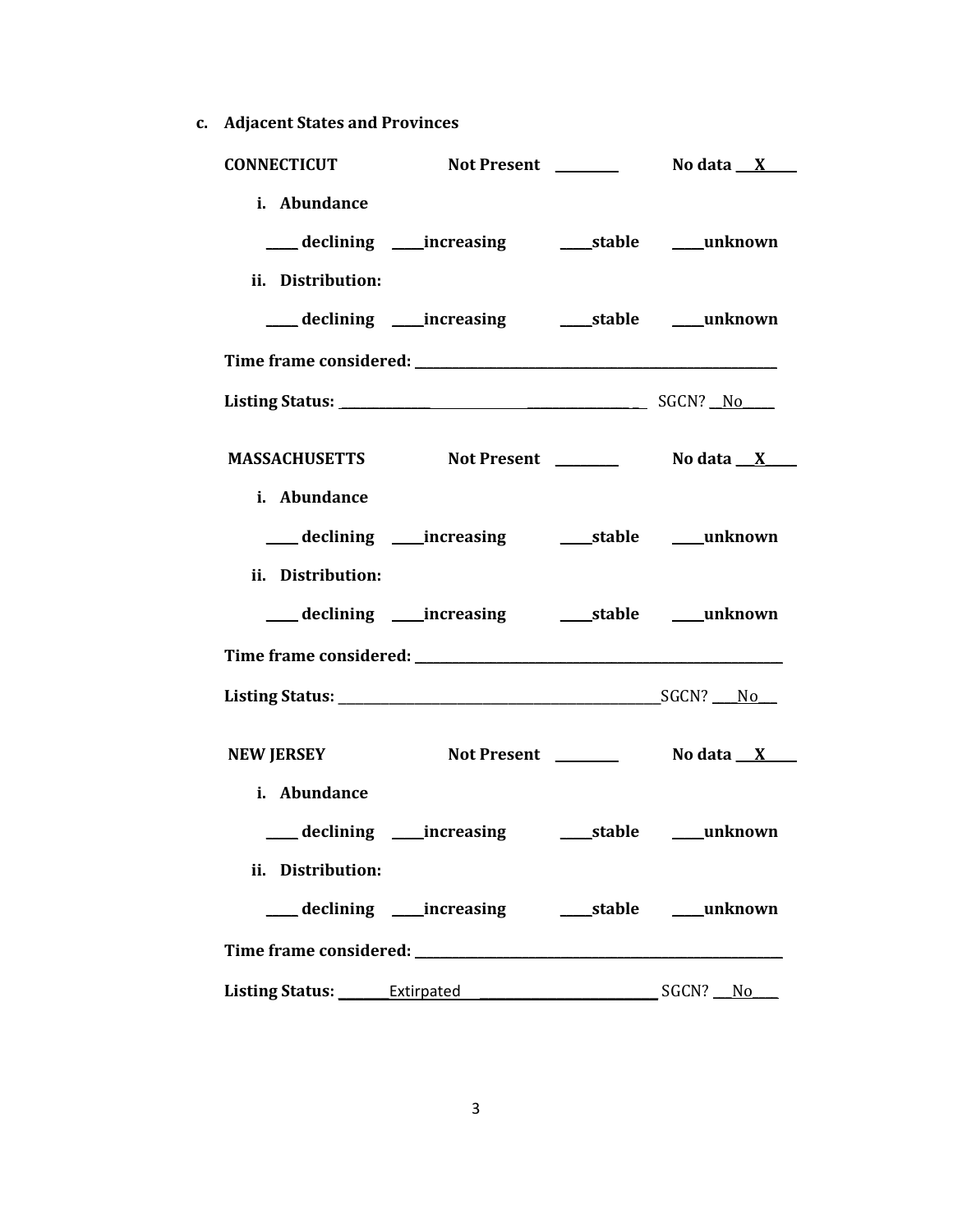| <b>ONTARIO</b>                    |                                    |                             |
|-----------------------------------|------------------------------------|-----------------------------|
| i. Abundance                      |                                    |                             |
|                                   |                                    |                             |
| ii. Distribution:                 |                                    |                             |
|                                   |                                    |                             |
|                                   |                                    |                             |
|                                   |                                    |                             |
|                                   | PENNSYLVANIA Not Present No data X |                             |
| i. Abundance                      |                                    |                             |
| ii. Distribution:                 |                                    |                             |
|                                   |                                    |                             |
|                                   |                                    |                             |
| <b>VERMONT</b>                    |                                    |                             |
| i. Abundance<br>ii. Distribution: |                                    |                             |
|                                   |                                    |                             |
|                                   |                                    |                             |
|                                   |                                    |                             |
| <b>QUEBEC</b>                     |                                    | Not Present $X$ No data $X$ |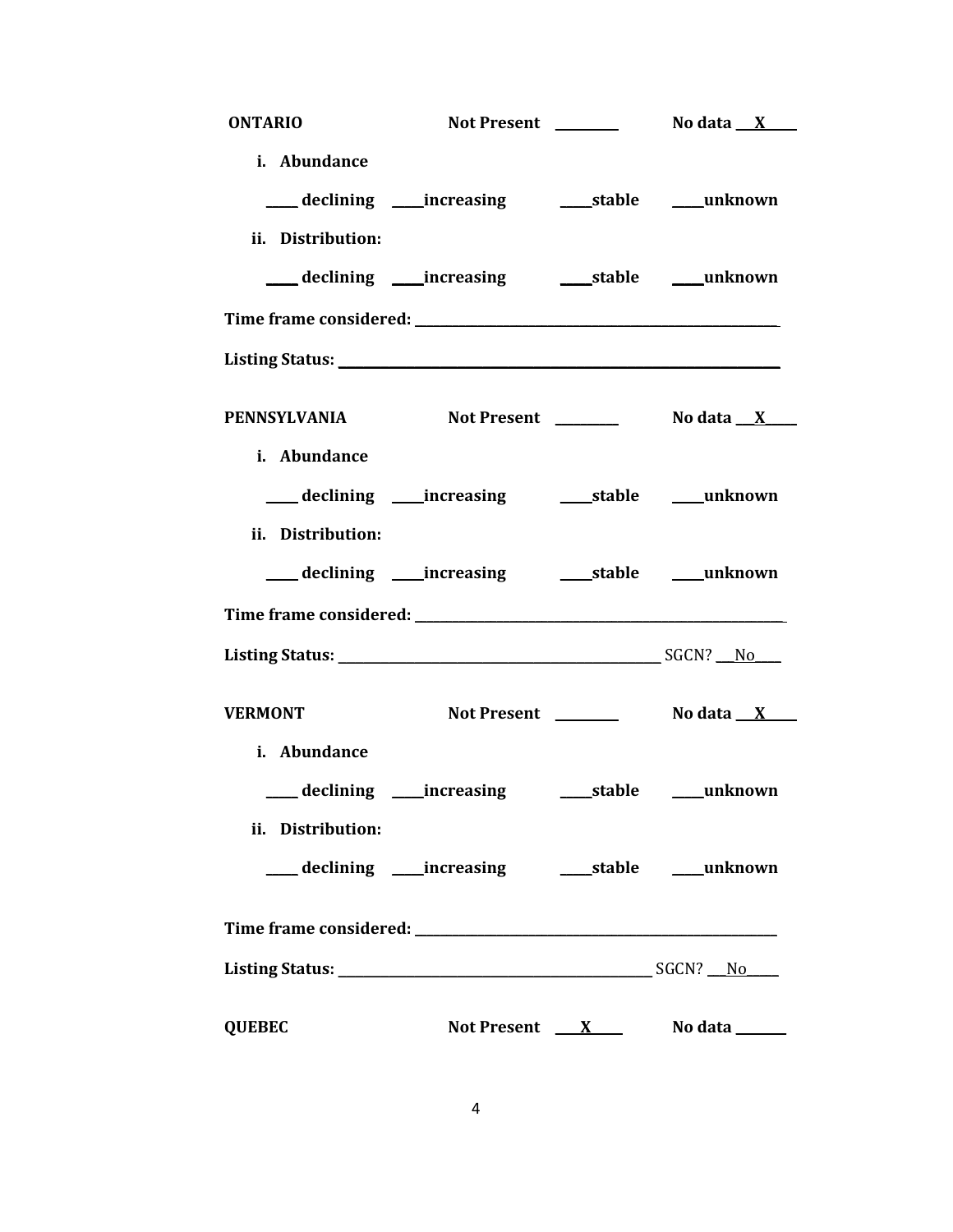| d. NEW YORK                                          | <b>Not Present</b>                            | No data                             |
|------------------------------------------------------|-----------------------------------------------|-------------------------------------|
| <i>i.</i> Abundance                                  |                                               |                                     |
|                                                      | <u>X</u> declining increasing stable mush own |                                     |
| ii. Distribution:                                    |                                               |                                     |
| $\underline{X}$ declining _____ increasing           |                                               | stable <b>manual</b> <u>unknown</u> |
| Time frame considered: Severe decline from 1900-2000 |                                               |                                     |
| Severe decline                                       |                                               |                                     |

### **Monitoring in New York.**

There are no ongoing monitoring efforts or regular surveys at this time. *De novo* searches for this species were performed by the NYNHP in 2006-2009.

## **Trends Discussion:**

Based on old localities lacking extant populations, the global population appears to be declining at least 10-30% (NatureServe 2013). Short-term trends are unknown, and this species was rediscovered recently in New York in 2004. Although it has not been observed for decades in other reported localities, additional populations may be present elsewhere in the state (NYNHP 2011).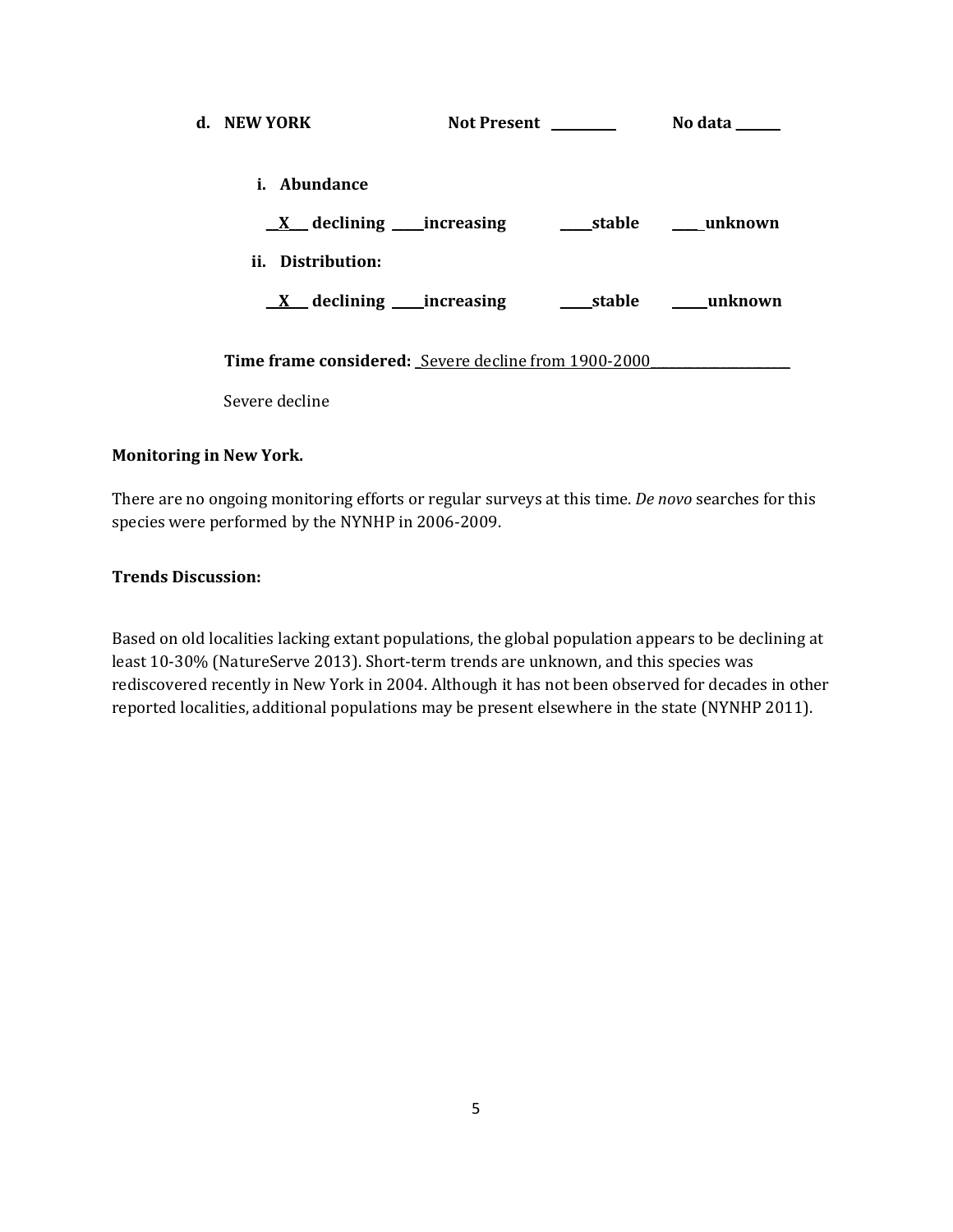

**Figure 1**. New York locations for *Cicindela patruela patruela* (light green: approximate historical locations; dark green: extant location) and *C. unipunctata* (light blue: approximate historical locations) (Schlesinger 2010).

### **III. New York Rarity, if known:**

| Historic      | # of Animals | # of Locations | % of State |
|---------------|--------------|----------------|------------|
| (select one)  |              |                |            |
| prior to 1970 |              |                |            |
| prior to 1980 |              |                |            |
| prior to 1990 |              |                |            |

### **Details of historic occurrence:**

Historical occurrence records are as follows: Karner (Blueberry Hill), Albany County (pre-1928); Peekskill, Peekskill Mtn., Westchester County (1891); Plattsburgh, Clinton County (Cornell University Insect Collection); West Point, Orange County (pre-1928); Conesus Lake, Livingston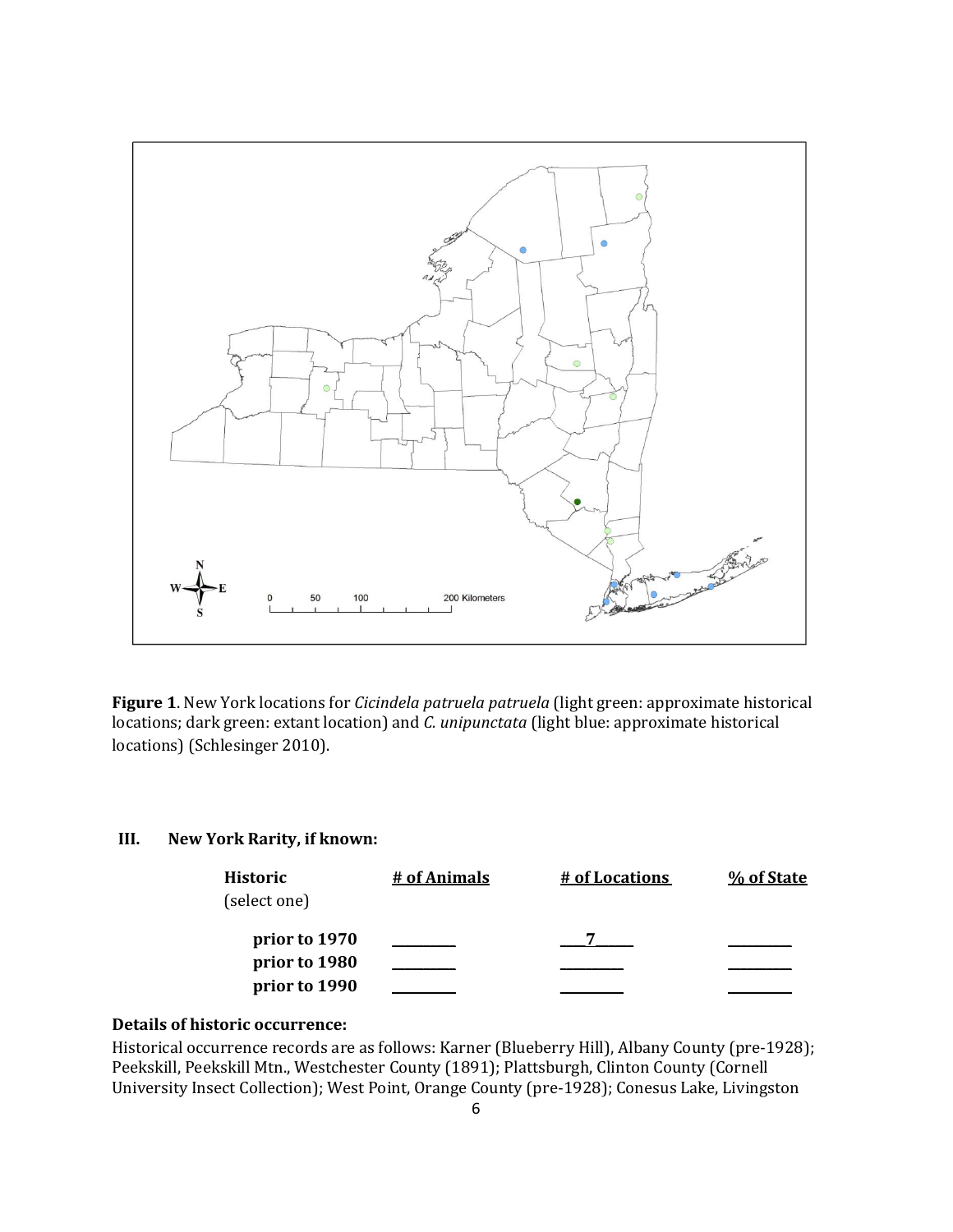County (pre-1928); Crystal Lake (pre-1939); Gloversville, Fulton County (Cornell University Insect Collection).

| Current | # of Animals | # of Locations | % of State |
|---------|--------------|----------------|------------|
|         |              |                | 1%>        |

### **Details of current occurrence:**

An apparently substantial population exists at Sam's Point in Ulster County and is likely more widespread than surveys would indicate (Schlesinger 2010). Recent occurrence records are from: Hogencamp Mountain (2008); Lake Awosting (2006); Schunnemunk Mountain (2007); Shawangunk Mountains (2008)- all locations in Orange County; and numerous locations at Sams Point (Sams Point Overlook, West Carriageway Rock Outcrops, East Carriageway 1 and East Carriageway 2, Lake Maratanza Path, Old Carriageway (2004-2007).

### **New York's Contribution to Species North American Range:**

| <b>Distribution</b> (percent of NY where species occurs) |           | Abundance (within NY distribution) |
|----------------------------------------------------------|-----------|------------------------------------|
| $\mathsf{X}$                                             | $0 - 5%$  | abundant                           |
|                                                          | $6 - 10%$ | common                             |
|                                                          | 11-25%    | fairly common                      |
|                                                          | 26-50%    | uncommon                           |
|                                                          | >50%      | rare<br>$\lambda$                  |

### **NY's Contribution to North American range**

| $0 - 5%$ |
|----------|
| 6-10%    |
| 11-25%   |
| 26-50%   |
| >50%     |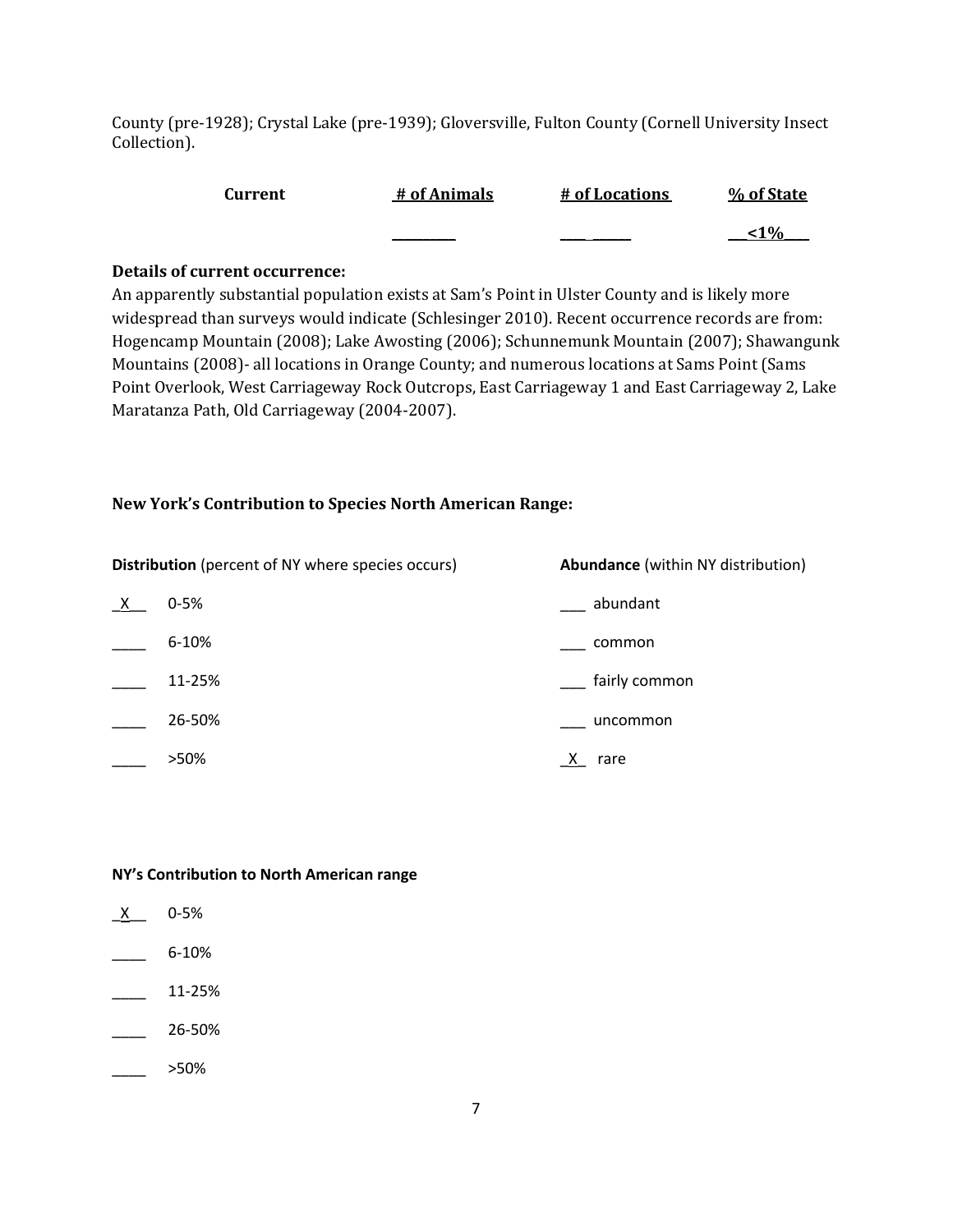## **Classification of New York Range**

**\_\_X\_\_ Core**

**\_\_\_\_\_ Peripheral**

**\_\_\_\_ Disjunct**

**Distance to nearest population: \_\_ \_\_\_\_\_\_\_\_**

## **Rarity Discussion:**

The northern barrens tiger beetle was only rediscovered in the state in 2004 and although it has not been observed for decades in other reported localities, additional populations may be present elsewhere in the state (NYNHP 2013). It may be considered rare in some portions of its range due to its limited and sometimes ephemeral habitat type and the fact that it exists in small populations (NatureServe 2013). The lack of any detections of this species in historical locations and seemingly suitable habitat elsewhere confirms it is a very rare insect in New York (Schlesinger 2010).

- **IV. Primary Habitat or Community Type** (from NY crosswalk of NE Aquatic, Marine, or Terrestrial Habitat Classification Systems)**:** 
	- **1.** Oak-Pine Forest
	- **2.** Oak Forest
	- **3.** Pine Barrens
	- **4.** Rocky Outcrop
	- **5.** Alpine

## **Habitat or Community Type Trend in New York:**

| Declining<br><b>Stable</b><br>$\mathbf{X}$ | <b>Increasing</b> | <b>Unknown</b> |
|--------------------------------------------|-------------------|----------------|
| Time frame of decline/increase: _          |                   |                |
| <b>Habitat Specialist?</b>                 | X Yes             | No.            |
| <b>Indicator Species?</b>                  | X Yes             | No             |

## **Habitat Discussion:**

This tiger beetle is a habitat generalist throughout the species' range, although it appears to be a specialist within a given geographic region. It has been found in open deciduous woodlands where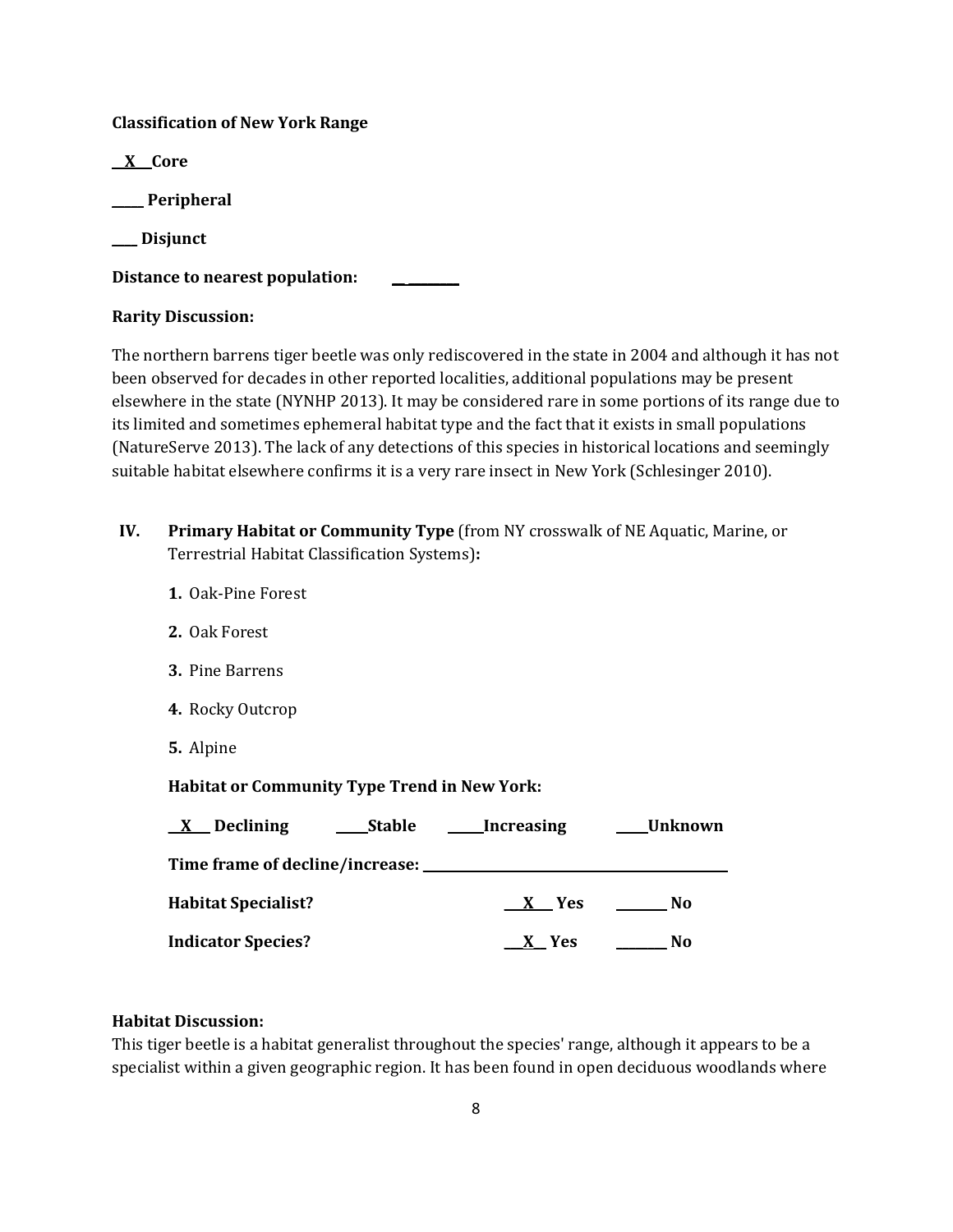open ground exists, such as along trails, on outcrops, scree, or talus slopes, or on ridge summit openings dominated by lichens and dry mosses. Willis (2000) reviews habitats for the species as a whole and concludes "one nearly constant soil condition... is consolidated sandy soil nearby, usually covered by mosses" but much of his "oak-pine forest" (probably all in New Jersey) is actually woodlands (NatureServe 2011). Several references note an association with sandstone (Knisley and Schultz 1997).

In its single known occurrence in New York, the species persists in rocky and sandy sites with pitch pine and scrub oak vegetation. Individuals are most frequently found in sandy or rocky openings and sometimes escape into low vegetation. These locations include natural openings as well as old roads and restoration sites (NYNHP 2011).

### **V. New York Species Demographics and Life History**

### **\_\_X\_\_\_ Breeder in New York**

**\_\_X\_\_ Summer Resident**

**\_\_X\_\_ Winter Resident**

**\_\_\_\_\_ Anadromous**

**\_\_\_\_\_ Non-breeder in New York**

**\_\_\_\_\_ Summer Resident**

**\_\_\_\_\_ Winter Resident**

**\_\_\_\_\_ Catadromous**

\_\_\_\_\_ **Migratory only**

**\_\_\_\_\_ Unknown**

#### **Species Demographics and Life History Discussion:**

This is a spring-fall tiger beetle, with adults active in late May and June, and again in late August and September, although fall activity periods are reported to be reduced or absent in some populations (Knisley and Schultz 1997, Leonard and Bell 1999, Pearson et al. 2006). At the one known occurrence in New York, surveys have detected the species in late May, June, early July, August, and September. The larvae are present in burrows throughout the year, and the species has a two-year life cycle (Knisley and Schultz 1997, Leonard and Bell 1999, Pearson et al. 2006, NYNHP 2013).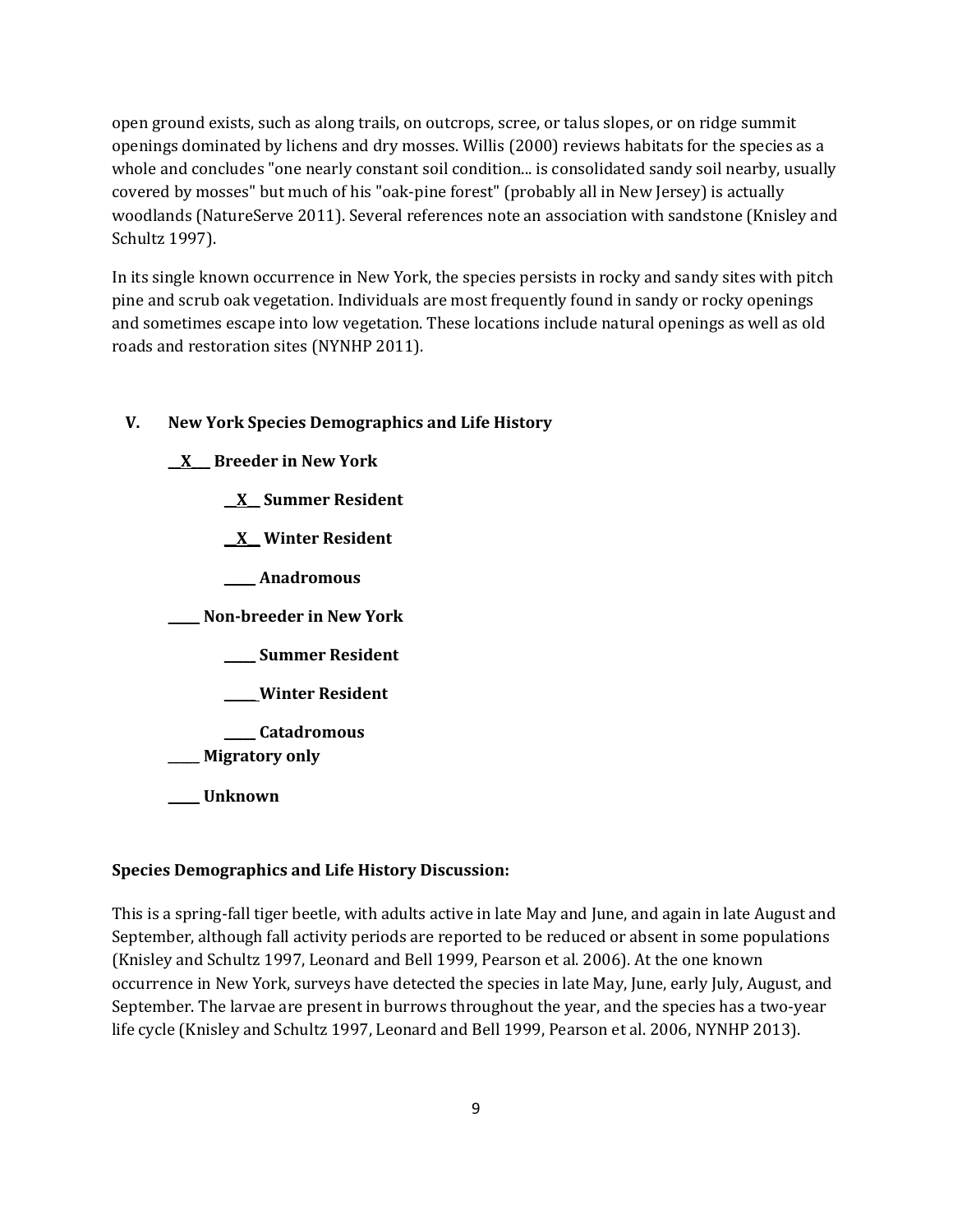### **VI. Threats:**

Urbanization, disruption by recreation (off-road vehicle use), and suppression of natural fire regimes are likely causes of decline in this beetle. Urbanization reduces the quantity of suitable forest, while fire suppression reduces the size and abundance of forest openings frequented by tiger beetles.

### **Are there regulatory mechanisms that protect the species or its habitat in New York?**

**\_\_\_ \_\_\_ No \_\_\_\_\_ Unknown \_\_X\_\_\_ Yes**

The single occurrence is on land owned, managed, and protected by The Nature Conservancy and the Office of Parks, Recreation & Historic Preservation, but this species and its specific habitat area are not protected. It is for the most part protected from off-road vehicles and other recreational activities that might compact larval burrows.

## **Knowledge of management/conservation actions that are needed for recovery/conservation, or to eliminate, minimize, or compensate for the identified threats:**

Reduce or eliminate detrimental ATV and other motor vehicle use in pine barrens habitats that support, or may support, this species. Restore fire and other natural disturbances that maintain or provide new openings in the beetle's pine barrens habitats (NYNHP 2013). Research that would increase knowledge of threats to this tiger beetle, as well as helping define preferred habitat in order to guide monitoring, restoration and habitat protection efforts is needed (NYNHP 2013). High-quality pine barrens areas on the Shawangunk Ridge should be the highest inventory priority and nearby rocky summits with pitch pine are also of high priority (NYNHP 2013).

Schlesinger (2010) recommends that this species be listed as Endangered in New York. Despite the single known occurrence of this species being on protected land, a listing of Endangered will allow the state the regulatory authority to manage for the beetle and its habitat should it be discovered on unprotected land or land on which fire management is not practiced (Schlesinger 2010). Schlesinger (2010) also recommends surveying the three historical locations that have yet to be surveyed- Peekskill, Gloversville, and Conesus Lake. Regular monitoring of the Sam's Point population, which could focus on documenting continued occupancy and possible estimates of population size using standardized sampling or mark-recapture study, would be a valuable investment (Schlesinger 2010).

Conservation actions following IUCN taxonomy are categorized in the table.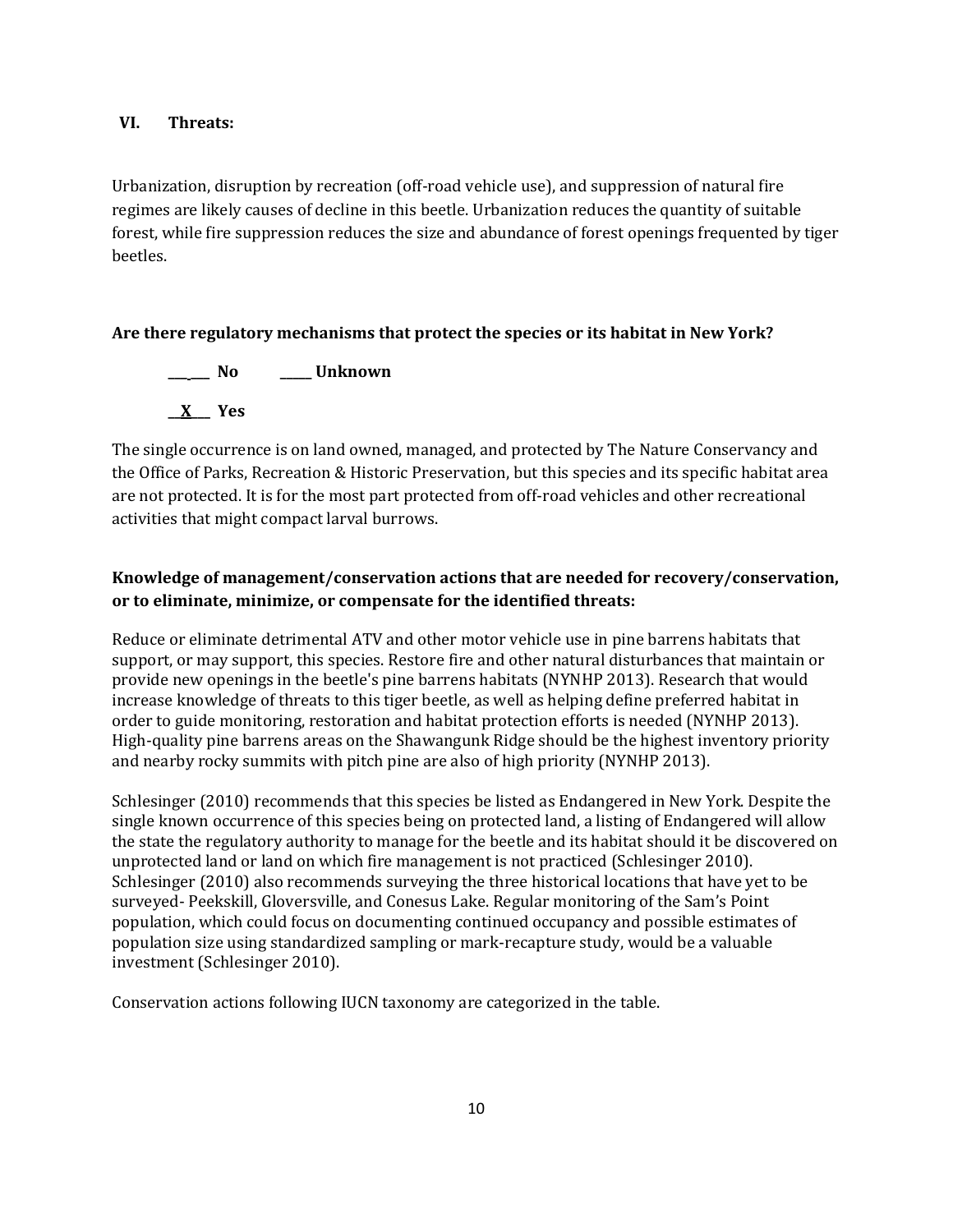| <b>Conservation Actions</b>                                   |                             |  |
|---------------------------------------------------------------|-----------------------------|--|
| <b>Action Category</b>                                        | Action                      |  |
| Law and Policy                                                | Policies and Regulations    |  |
| <b>Education and Awareness</b>                                | Awareness & Communications  |  |
| Land/Water Protection                                         | Site/Area Protection        |  |
| Land/Water Protection                                         | Resource/Habitat Protection |  |
| Land/Water Management                                         | Site/Area Management        |  |
| Land/Water Management<br>Invasive/Problematic Species Control |                             |  |
| Land/Water Protection                                         | Site/Area Protection        |  |

The Comprehensive Wildlife Conservation Strategy (NYSDEC 2005) includes recommendations for the following actions for pine barrens tiger beetles, and for *Cicindela patruela patruela* in particular.

#### **Habitat management:**

Reduce or eliminate detrimental ATV use in barrens habitats that support, or may support, these species.

#### **Habitat research:**

- Support and encourage research that would increase knowledge of threats facing these species of tiger beetles.
- Support and encourage research projects that will help define preferred habitat in order to guide future monitoring, restoration and habitat protection efforts.

## **New regulation:**

Recommendations for official state endangered, threatened, or special concern listing are an anticipated result of the State Wildlife Grant Tiger Beetle Inventory. It is expected that one or more of the species will be recommended for listing and officially adding these species to the list would constitute a concrete action.

### **Population monitoring:**

Conduct repeatable surveys for these species at a selected number of sites in order to monitor population trends over time.

### **Statewide baseline survey:**

\_\_\_\_ Conduct surveys for these species at potential sites throughout the state (expected range for two species is Long Island only. These species are known from fewer than 10 locations in the state, but new populations probably remain to be discovered for at least two of the species. A currently approved, but not yet begun State Wildlife Grant Tiger Beetle Inventory Project will utilize Natural Heritage Program staff and other biologists to conduct these surveys.